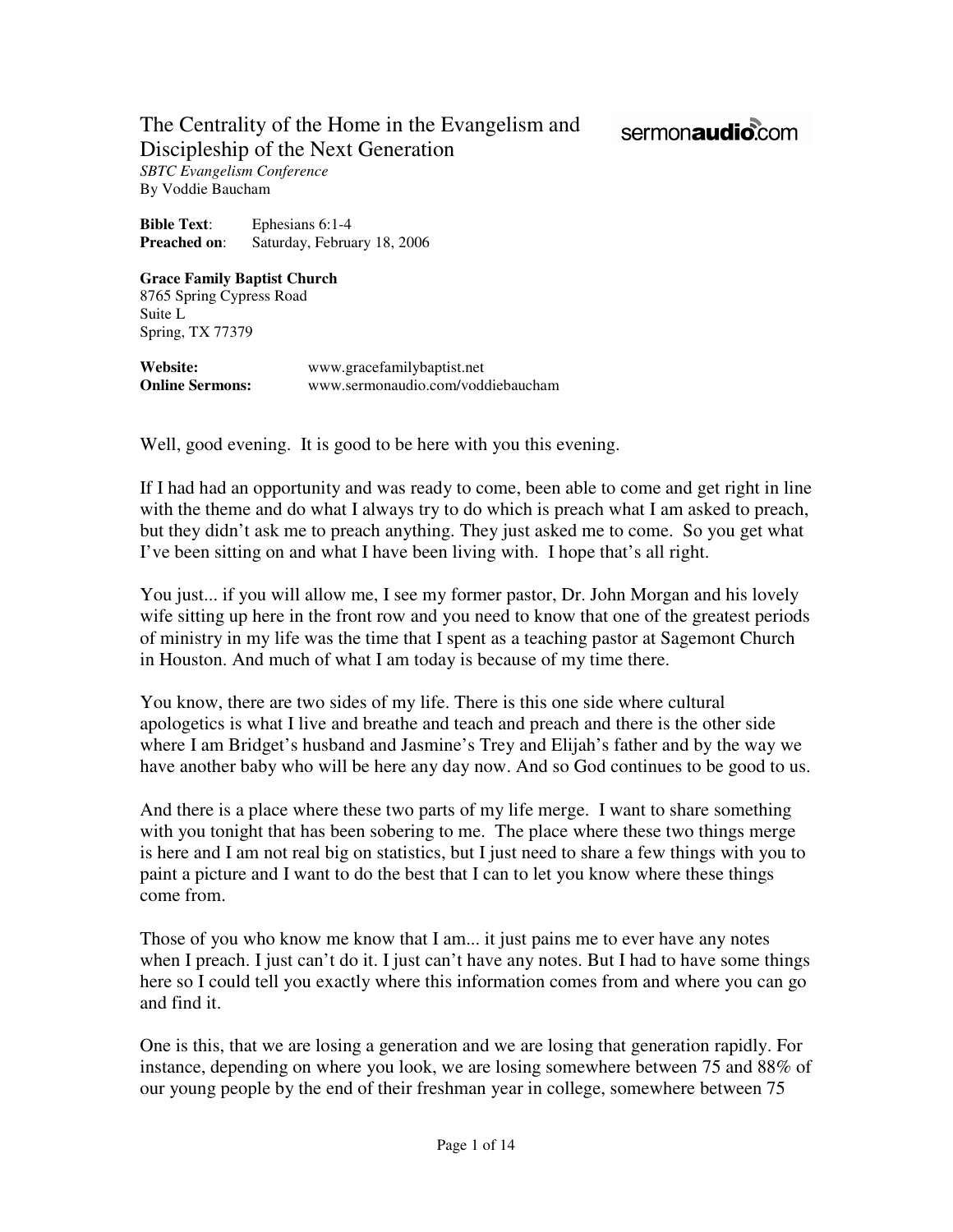and 88%. For that low number you can look at Glen Shultz' work on kingdom education, for that high number, the 2002 Southern Baptist council on the family.

And so these are not things that are just made up, that are just grabbed out of the air. That is what has been happening over the last few decades. We are losing somewhere between 75 and 88% of our young people by the end of their freshman year in college.

There are a lot of you in here and you are upset about the whole Emerging Church movement. You are upset about Brian MacLaren and some of the theology that he is espousing. I don't like much of the theology that is coming out of the Emerging Church movement, but can I tell you what the impetus is behind the Emerging Church movement. Twenty somethings are gone. The Emerging Church movement is saying, "What do we do to recapture this age group?"

By the way, if you look around you will see that we have a generation gap in the SBC. Amen, lights. There is a tremendous generation gap among Southern Baptists and it is time that we got honest about it. And part of it is because of what I am telling you. Hold on, though. I am not finished painting the picture.

In our culture, in America for the first time, our birth rate is below replacement rate. Replacement rate is 2.1 children per family. We are at 1.9. Now we are not as bad as much of the industrialized world. For example in France I think they are around 1.5 children per family. In Italy they are somewhere around 1.1 children per family.

Now, in case you don't understand what that means, what that means is we are not having enough children for our culture to continue to survive. Our culture is dying one generation at a time.

Now, let me put skin on that for you. France, they have a birth rate of about 1.5. However, there are North African Muslims and Arab Muslims who have emigrated into France and we saw some unrest because of those folks. Their birthrate is about six children per family which means in two generations France will be a Muslim nation by sheer numbers alone.

Why? Because they want prosperity more than they want children. And it is the same for us.

Now let me put these two pieces of statistical information together. At two children per family, Southern Baptists, because we are no better than the rest of the culture on this, our attitude towards children is a boy for me and a girl for you and praise the Lord we are finally through. Amen. It is an unwritten rule that you can only have two kids.

However, there is one exception to the unwritten rule where you can have a third child and that is if your first two children were the same sex you get to try one more time for the other. That is the unwritten rule.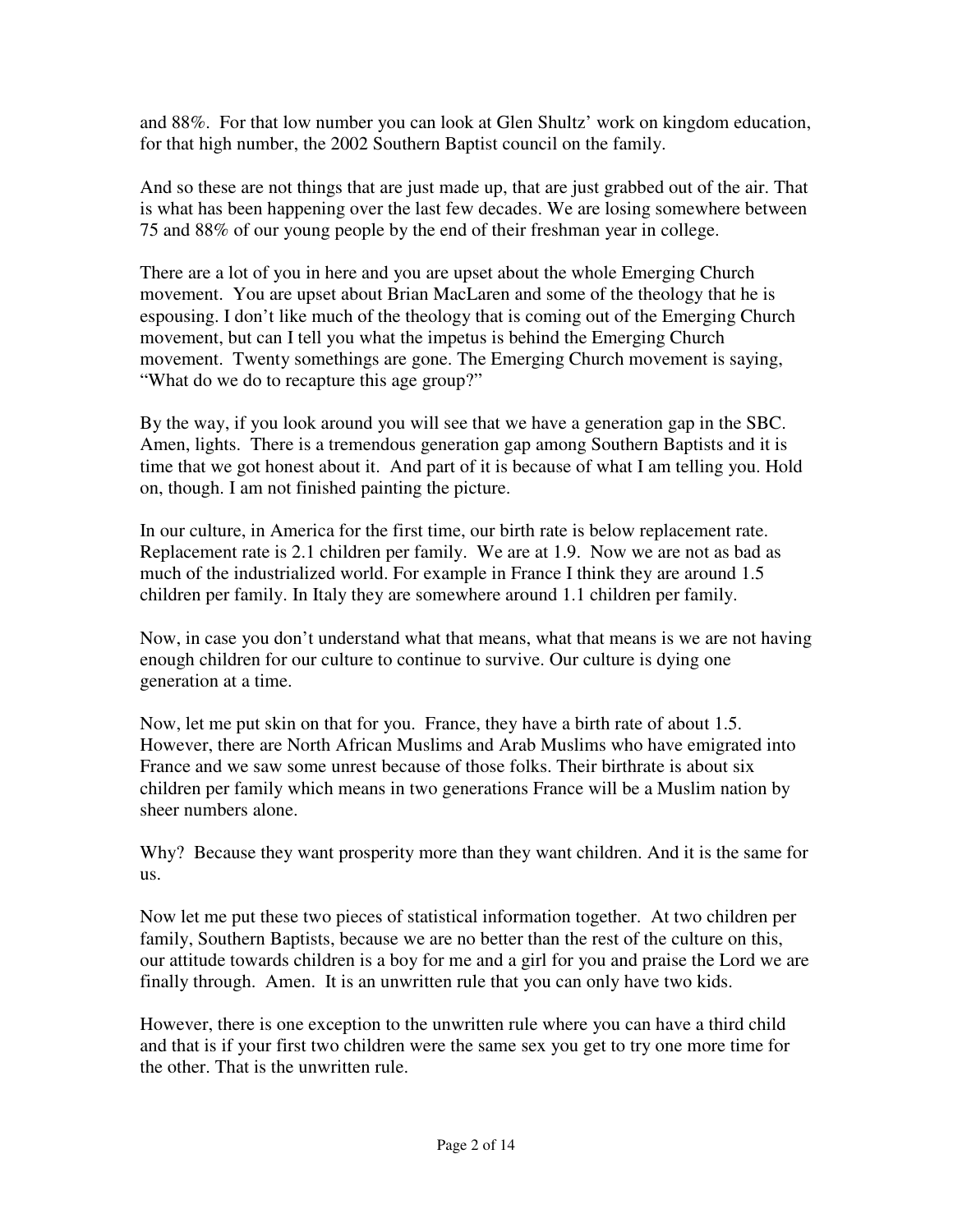We despise children in our culture. We despise children in the Southern Baptist Convention.

You don't believe me? Find a woman with six or seven kids and follow her into a Southern Baptist Church and watch the way we mock her. Watch the way people who don't even know her come up to her and say, "Haven't you guys figured out how that happens yet?"

Now let me put these two statistics together. We lose 75... let's take the most optimistic number. We are losing 75 by the end of their freshman year in college. We average two children per family. That means it currently takes two Christian families in this generation to get one Christian into the next.

Let me make it even more plain. There's 16 million Southern Baptists on paper. By these numbers next generation, four million; third generation, one million; fourth generation, 250,000. More than numbers now, aren't they?

Oh, but that's ok. We'll just replenish those numbers through evangelism.

Interesting. In order to replenish those numbers through evangelism alone what we would have to do is reach three lost people for every one Christian. Currently we only reach one lost person for every 43 Southern Baptists.

Now, let me make it plain and bring it home. Christianity in America is dying one generation at a time, one a home at a time. Christianity is dying.

Among the Jewish community the same thing is happening. Two scholars, Anthony Gordon and Richard Horowitz, have done a study on what is happening in the Jewish community and listen to what they say. The research targeted three key qualifiable elements of Jewish survival: intermarriage rates as believers marrying other believers instead of nonbelievers so that they lose the faith, birth rates and levels of Jewish education. When all these factors are tabulated and correlated, a troubling picture emerges of the future of American Jewry. Sky rocketing intermarriage rates, declining birth rates and inadequate Jewish education continue to decimate the American Jewish people.

We are right behind them.

There was a front page article in the *Wall Street Journal* just yesterday about Zoroastrians in India. Now what does Zoroastrians in India have to do with anything? I will tell you. Here is what they were saying in the article, front page article in the *Wall Street Journal.*  Because of low birth rates and because people are getting married later and having fewer children than ever before, the Zoroastrian religion is about to be wiped off the face of the planet simply because they are not having kids and retaining the kids that they have.

Are you smelling what I am stepping in?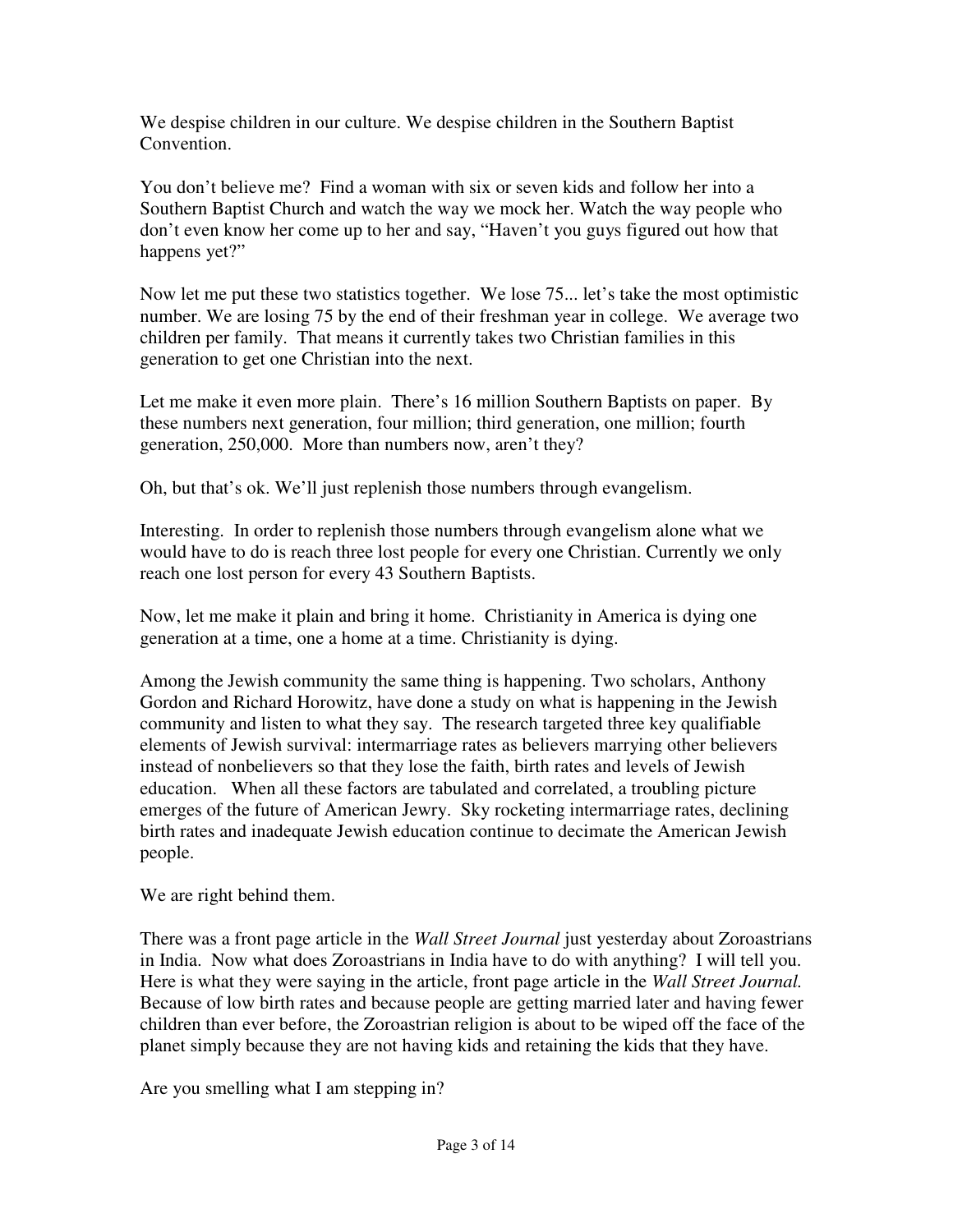What has been our answer? Here has been our answer. Our answer has been to divorce ourselves from the issue and hire youth pastors to make it better. If you can't say amen you ought to say ouch.

That has been our answer.

By the way, Alan Reed in his book *Raising the Bar* makes this observation. "Over the last 30 years we have seen the largest increase in the number of professional youth ministers, youth ministry degrees being handed out and para church organizations designed to reach youth and we have seen the greatest decline in youth baptisms ever."

Let me make this statement and then I will back it up while you open your Bibles to Ephesians chapter six. Let me make this statement. Our current approach to youth ministry, number one, is unbiblical; number two is antithetical to what the biblical model is for the evangelization and discipleship of young people; and, number three, it doesn't work.

Let me recap. Number one, our current approach is unbiblical. I am going to show you that. Number two, our current approach is actually antithetical to the biblical model. It is one thing for something to not be found in the Scripture. It is another thing for something to actually work against what is clearly found in the Scripture. And, number three, which shouldn't be surprising at all, it doesn't work. Or do I need to say it again? Seventy-five to 88% is our current failure rate.

Ephesians chapter six verses one through four. I want to show you from the Scripture the centrality of the home in the evangelism and discipleship of the next generation, the centrality of the home in the evangelism and discipleship of the next generation. God has a plan for multi generational faithfulness. That plan is the family. Unfortunately, many of the things that we currently involve ourselves in actually work against God's plan of the family. And so currently what we are doing is we are actually... this is... let me give you, for example.... When is say that what we are doing is unbiblical, let me give you what we say is the goal of many of our youth ministries.

What we say is this. The youth ministry at so and so Baptist Church exists to evangelize teenagers, to disciple them and to equip them to go and evangelize other teenagers.

Two problems with that. Number one, nine times out of 10 we never mention parents. And, number two, not your job. Whose job is it to evangelize my children? The Church? No, it is mine. Whose job is it to disciple my children? The Church? No, it's mine, which means that at best any youth ministry that is going to exist at all had better have a mission statement that says, "We exist to equip and assist parents as they do what God called them to do and not the Church."

It is one thing for me to make that statement, but I don't want you to just take my word for it.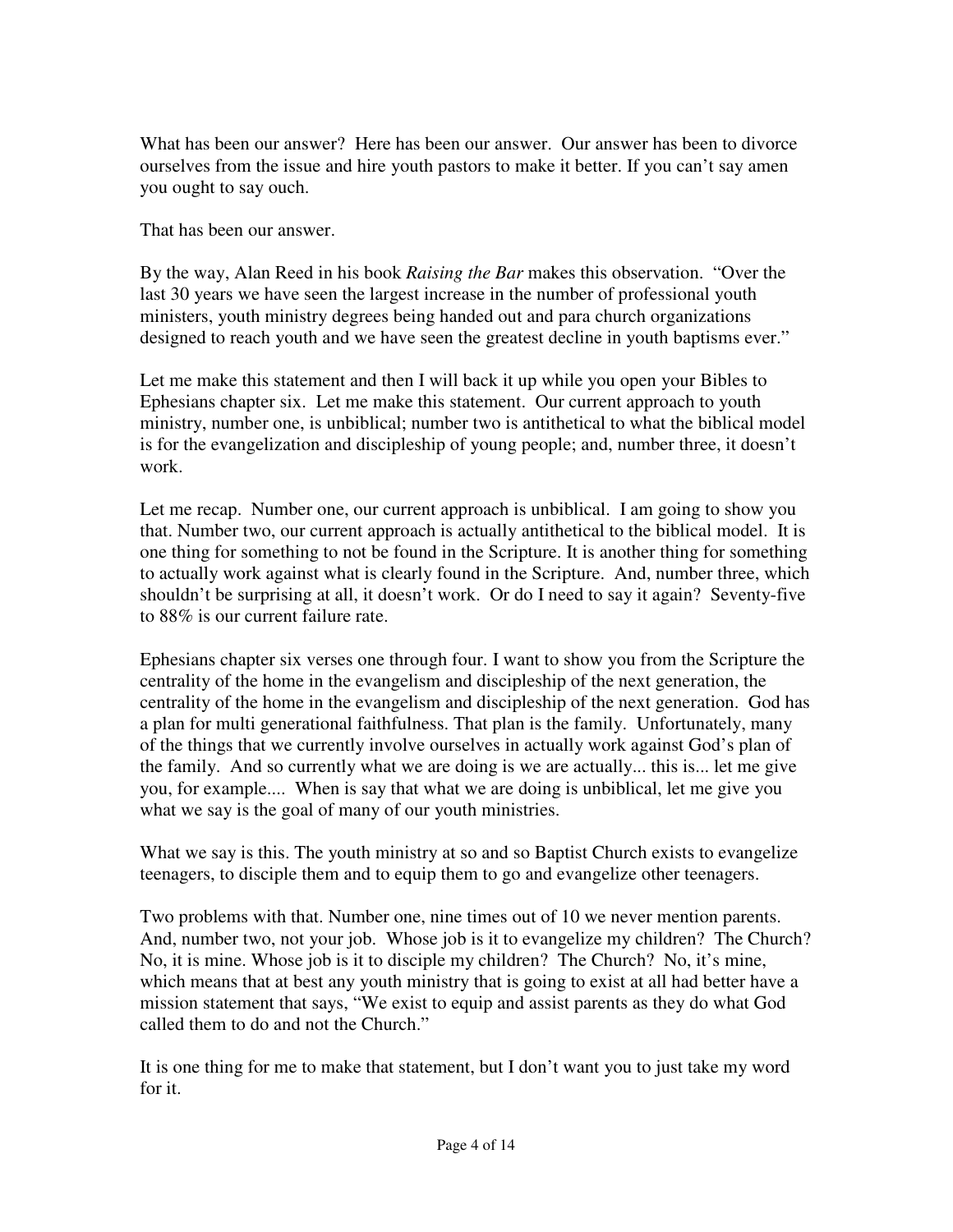Ephesians chapter six verses one through four. Oh, they are messing with me on my time. All right, Ephesians chapter six verse one through four. But, trust me, you needed to know all of that.

Children, obey your parents in the Lord, for this is right. "Honor your father and mother" (this is the first commandment with a promise), "that it may go well with you and that you may live long in the land." Fathers, do not provoke your children to anger, but bring them up in the discipline and instruction of the Lord. $<sup>1</sup>$ </sup>

The centrality of the home in the evangelism and discipleship of the next generation, the centrality of the home. Now please note. There is a difference, because what is happening now is people are looking at the data and a lot of our youth ministry programs are now moving toward ministry to youth and their families. And so we were saying, "The kids are ours and it is our job to evangelize them, our job to disciple them and our job to mobilize them." Now we say, "It is still our job, but we want parents to help us."

That is still the wrong answer.

"Well, but you don't understand. These families out there, they are not doing it."

Isn't that interesting? For 30 years here is what we have been telling them. "We are trained professionals. Please don't try this at home. You don't understand your kids. Your kids don't like you. Trust me. Just drop them off now."

And now we are mad because they are doing what we have taught them to do for 30 years.

All right, I am going to get to this text. Now, come on.

Three things demonstrate the centrality of the home in this process of evangelizing and discipling the next generation. First, a context of that first verse.

"Children, obey your parents in the Lord, for this is right."<sup>2</sup>

Now in order to understand the context of that verse you have got to back up to the paragraph before it. You back up to the paragraph before it and you start with, "Husbands, love your wives, as Christ loved the church."<sup>3</sup> But the problem with that is you get there and you have got to back up to the paragraph before that one to see the context of this section.

<sup>&</sup>lt;sup>1</sup> Ephesians 6:1-4.

 $2$  Ephesians 6:1.

<sup>&</sup>lt;sup>3</sup> Ephesians 5:25.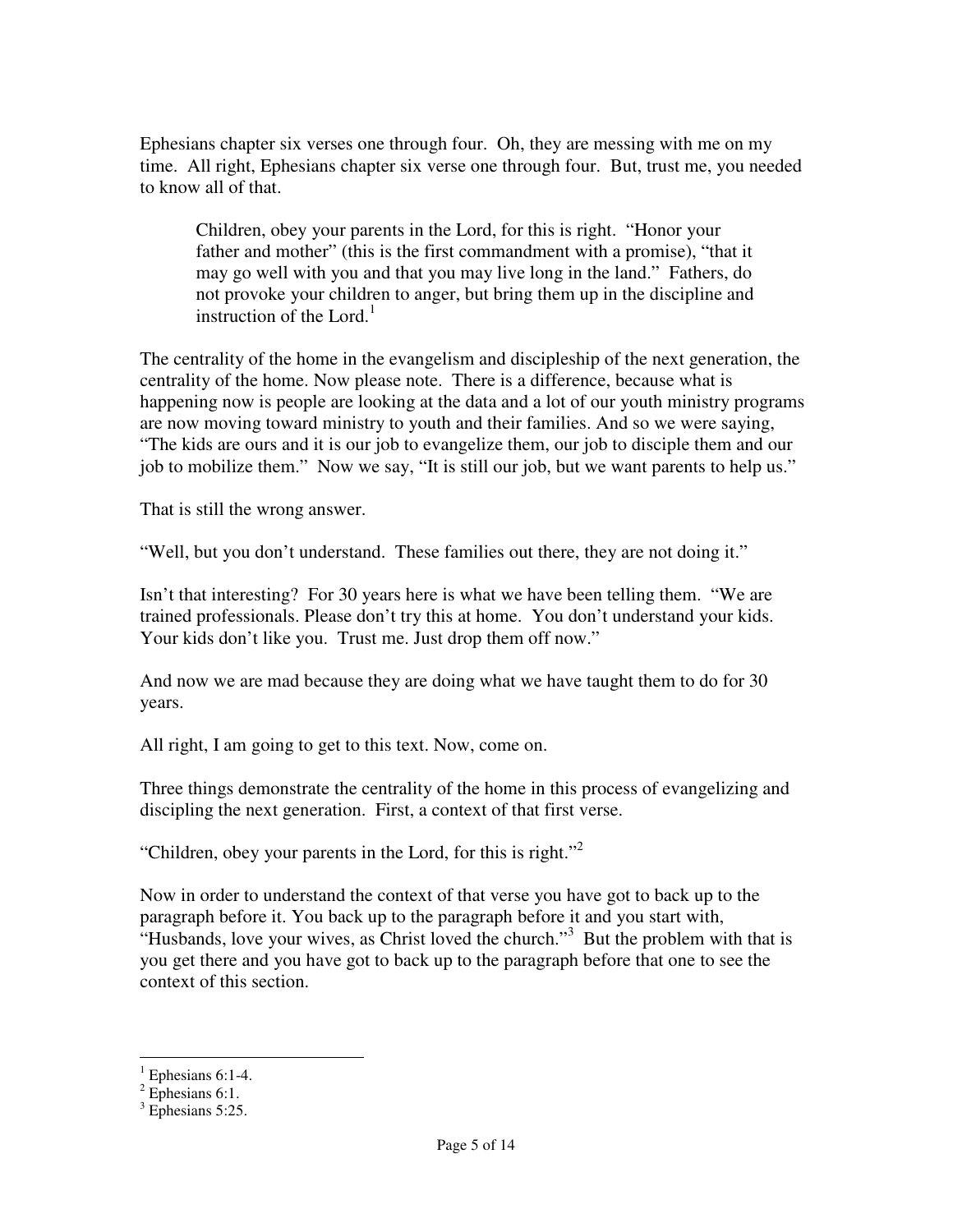"Wives, be subject to your own husbands, as to the Lord."<sup>4</sup>

The problem with that is that it is the beginning of the section, but it has got no verb.

I know what you are saying. "It has got a verb right there. Be subject. Isn't that the verb?"

It ought to be italicized in your Bible. The reason it is italicized is because it is borrowed from verse 21. In the Greek there is verb there in verse 22. So it is borrowed from verse 21.

The problem with starting with verse 21, if you start with verse 21 you start at the end of a paragraph and you can't do that. So in order to understand the context of Ephesians chapter six verse one, you have got to go all the way back to Ephesians chapter five and verse 15. Trust me. We are going somewhere.

When you back up to Ephesians chapter five and verse 15 here is what you get. You get three contrasts and then you get three commands and then you get three contexts. All right? Three contrasts. Let's look at them beginning at verse 15.

Therefore be careful how you walk, not as unwise men but as wise, making the most of your time, because the days are evil.<sup>5</sup>

That is contrast number one.

Contrast number two, next verse:

"So then do not be foolish, but understand what the will of the Lord is."<sup>6</sup> That is the second contrast. Don't be foolish. Understand the Lord's will.

Third contrast: "Do not get drunk with wine, for that is dissipation, but be filled with the Spirit." $^7$ 

On the third contrast you get three commands. Those three commands are connected to the third contrast. Look at what he says beginning in verse 19. How do you know somebody is living the Spirit filled life?

Verse 19. "Speaking to one another in psalms and hymns and spiritual songs, singing and making melody with your heart to the Lord."<sup>8</sup>

 $4$  Ephesians 5:22.

 $<sup>5</sup>$  Ephesians 5:15-16.</sup>

<sup>6</sup> Ephesians 5:17.

 $7$  Ephesians 5:18.

<sup>8</sup> Ephesians 5:19.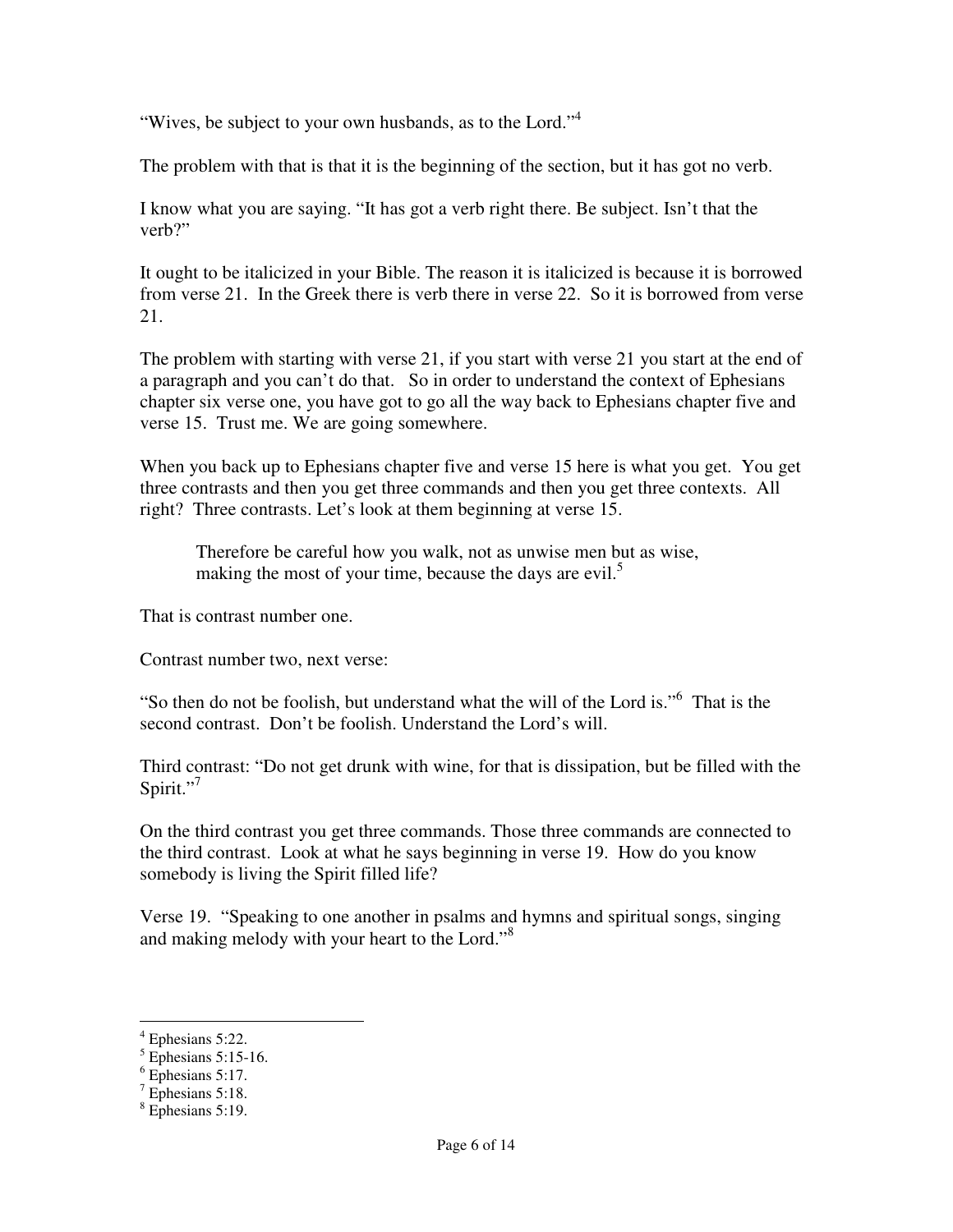If you show me a worshipful person, I will show you a person who is more than likely being controlled by the Spirit of God. Show me a person who is not a worshipful person and I will show you somebody who more than likely is not being controlled and is not yielding to the Spirit of God.

You can't tell me that somebody is Spirit filled and they are not worshipful. The two just don't go together. Fair enough?

Look at the next verse. Here is the next command. Verse 20. "Always giving thanks for all things in the name of our Lord Jesus Christ to God, even the Father."<sup>9</sup>

So you are a worshipful person. Secondly, you are prayerfully thankful, prayerfully thankful. Show me somebody who is prayerfully thankful and I will show you somebody who is probably being controlled by the Spirit of God. Show me somebody who is neither prayerful nor thankful and I will show you somebody who is not Spirit filled.

Fair enough? Those were easy.

Verse 21. "Be subject to one another in the fear of Christ."<sup>10</sup>

Show me somebody who submits to proper biblical authority in their life and I will show you somebody who is Spirit filled. Show me somebody who does not submit to proper biblical authority in their life and I will show you somebody who is not Spirit filled.

Now go to chapter six and verse one and look at it in context. "Children, obey your parents in the Lord, for this is right."<sup>11</sup>

In other words, three contrasts, three commands. On the third command you get three contexts. Context number one, wives and husbands; context number two, children and parents; context number three, servants and masters.

Here is what he is saying in verse one. Show me a child who is not submissive to their parents' authority and I will show you a child who is not yielded to the Spirit of God which means if we want to lead children toward being Spirit filled, we don't lead them toward the youth pastor, we lead them toward mom and dad because the measure of their yielding to the Spirit of God is whether or not when their parents say something they do what they are told when they are told and with a respectful attitude. That is what obedience is.

So, number one, we see the centrality of the home in the context here. He says, "You want to take the spiritual temperature of a young person, you take the spiritual temperature of a young person by whether or not they are submissive to the authority of their parents." That is the authority in their life. That is the spiritual authority in their life.

 $\overline{a}$ 

 $<sup>9</sup>$  Ephesians 5:20.</sup>

 $^{10}$  Ephesians 5:21.

 $11$  Ephesians 6:1.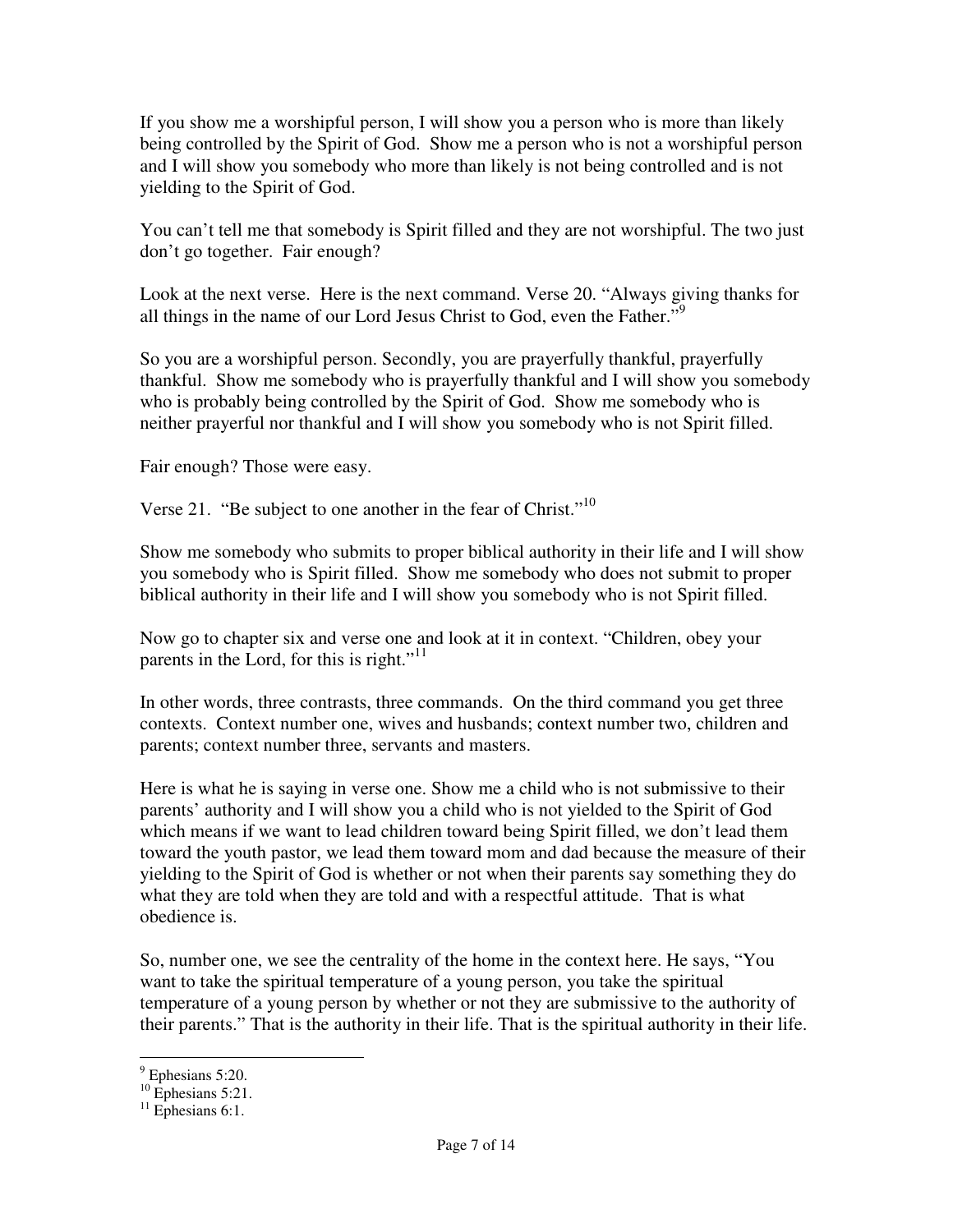The spiritual authority in my child's life is me. The spiritual authority in your child's life is you which means anything that the Church does had better not rob spiritual authority from mom and dad.

I don't write the mail. I just deliver it.

Secondly, look at the centrality in the home in his use of the Fifth Commandment. Look at what he says there, the next verse.

"Honor your father and mother," which is the first commandment with promise: "that it may be well with you and you may live long on the earth."<sup>12</sup>

Now, as Americans, we are rugged individualists. So the first thing we want to do with this verse is we want to say, "That is talking to the individual child."

"Child, you obey me, you will have a long prosperous life."

No. No. Understand the significance of the Fifth Commandment. First of all the Fifth Commandment is the first of the horizontal commandments. There's 10 Commandments. The first four are vertical. The last six are horizontal. Number one on the hit parade of the horizontal commandments, the man to man commandments, number one is: Honor your father and your mother, which means there is nothing that the Church can teach a child that is more important than honoring their father and their mother.

Now, not only do we see it because of the position, secondly, we see it because of a promise. That is the first one with a promise. Folks, that's huge. Do you know what the first four commandments are?

Commandment number one, "I am God. You don't get another one."

"Lord, can we get a promise with that one?"

"No, no promise. Just do it."

Commandment number two. "Don't even make nothing that look like me."

"Ok, God, can we get a promise with that one?"

"No. Just do it."

Commandment number three. "Don't even mess with my name."

"Ok, God. That is kind of serious right there. You have got to give us a promise on that one."

l

 $12$  Ephesians 6:2-3.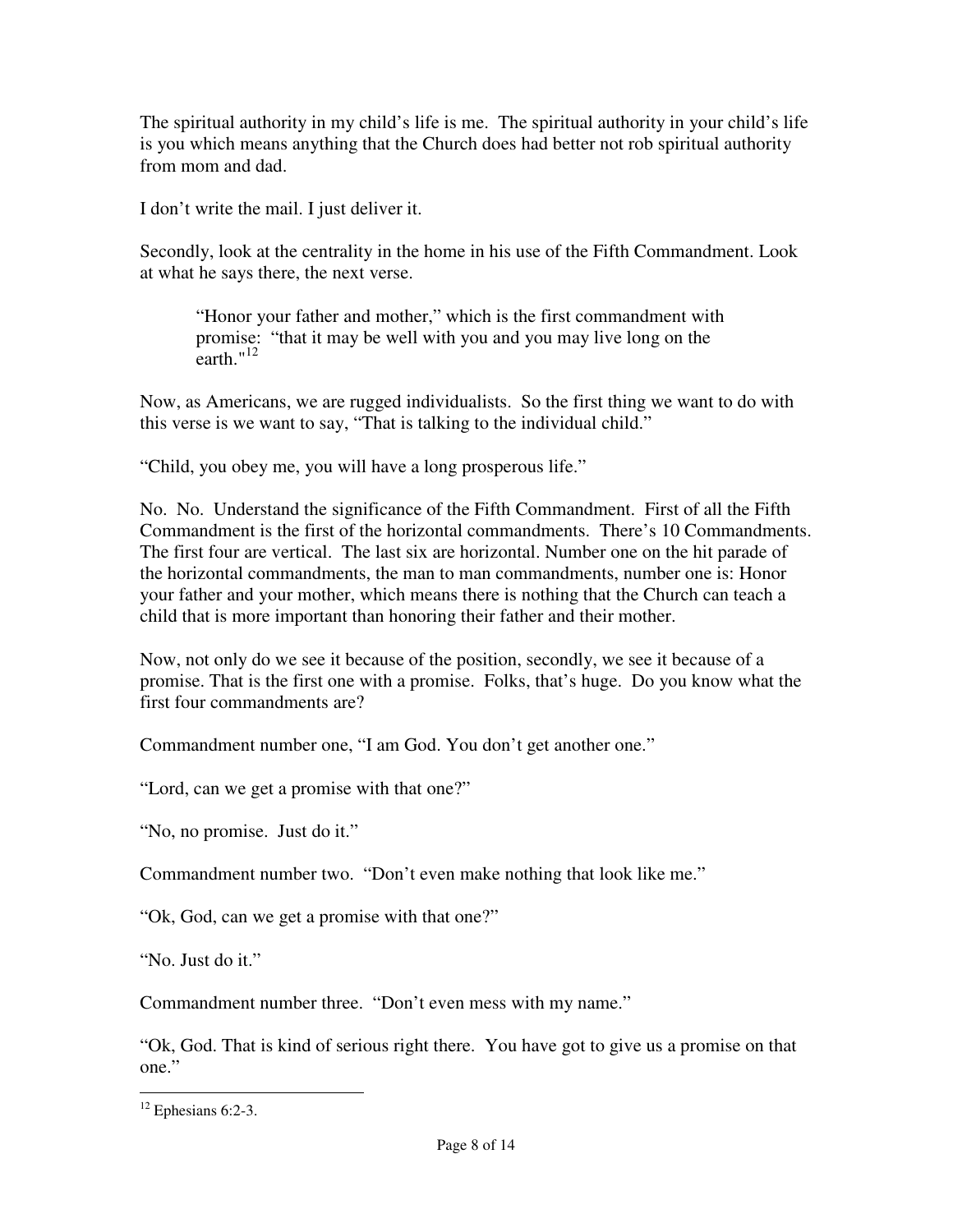"No."

Commandment number four. "Don't even mess with my day."

"Now, wait a minute, now. You know, I want my boy to be a baseball player and most of the teams, you know, he have to go and he have to play on Sunday sometime and, God, I am sure you will..."

"Don't mess with my day."

"Get a promise with that one, Lord?"

"No promise."

Commandment number five. "Honor your father and your mother."

"Can I get a promise with that one, God?"

"You better believe you can. On that one I give you a promise."

Do you see the importance of the Fifth Commandment? It is huge. Its order screams about its importance. The fact that it is the first one with a promise screams of its importance.

Now, listen to this. The Fifth Commandment was not for the individual child. It was for the community of faith. Here is what the Fifth Commandment is about. Remember, we get them in Deuteronomy five. In Deuteronomy chapter six what does he teach us? He teaches us how to disciple our children in our homes. He teaches us, "Listen, Israel..."

Hear, O Israel: The LORD our God, the LORD is one. You shall love the LORD your God with all your heart and with all your soul and with all your might. And these words, which I am commanding you today, shall be on your heart; and you shall teach them diligently to your sons and shall talk of them when you sit in your house and when you walk by the way and when you lie down and when you rise up. $^{13}$ 

Disciple your children.

""Can I give it to somebody else to do?"

"No. It is your job as parents."

Listen to me. You are clapping, but almost everyone of you has a youth ministry in your church that is operating unbiblically. Don't clap if you are not going to change it. And I

l

<sup>&</sup>lt;sup>13</sup> Deuteronomy 6:4-7.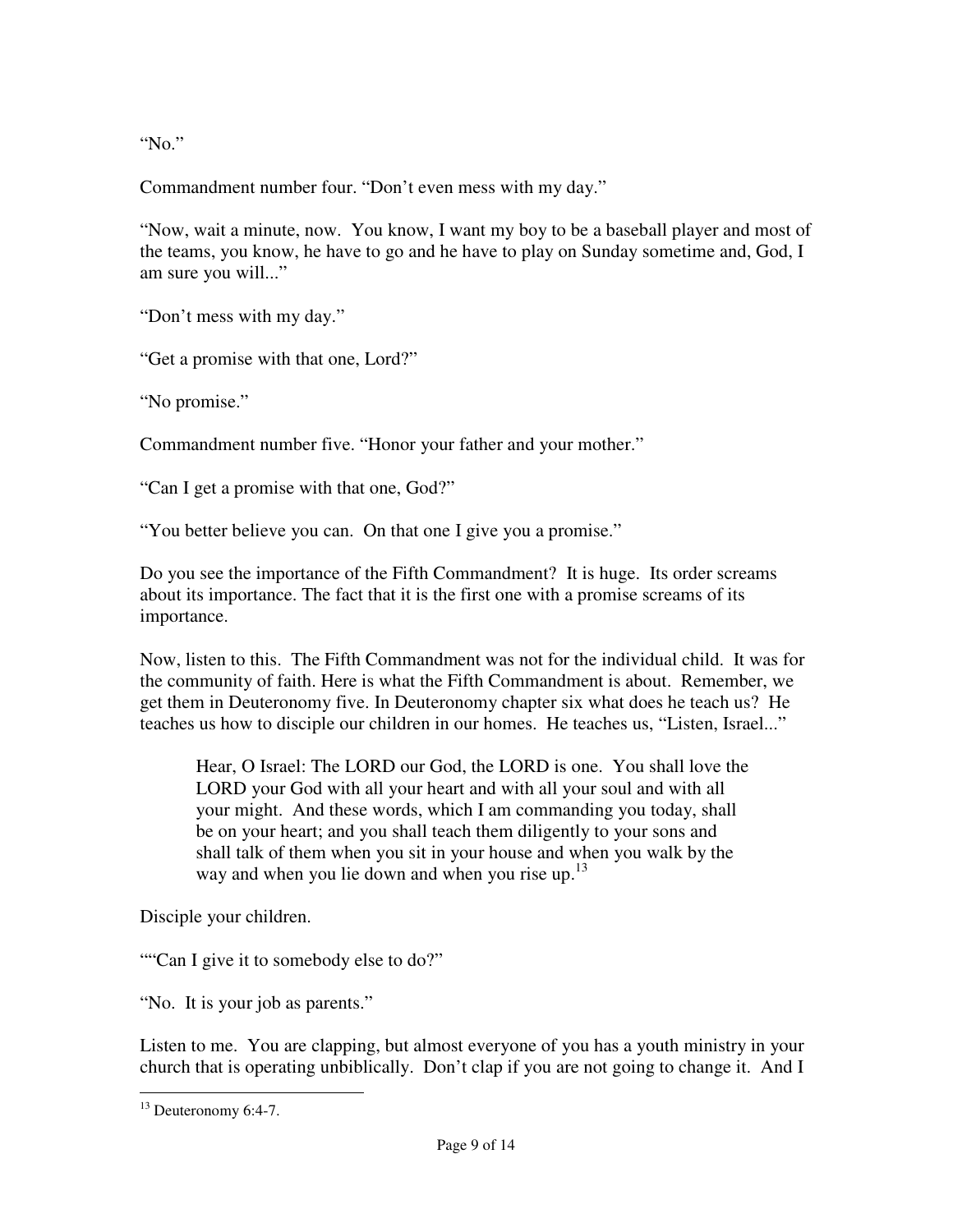am not talking about including more parents in what we do. I am talking about changing the entire paradigm.

Why? Because here is the purpose of the Fifth Commandment. God says, "You are my people, but you are about to go into a pagan land where they worship pagan gods. If you want to continue to be my people here is what you must do. Number one, you must have a boatload of kids. That is what it means to multiply greatly."

By the way, when he sends them into the Promised Land, what does he say to them in Deuteronomy? That they are to multiply greatly so that when he sends them into the Promised Land they won't disappear as God's people. When he sends them into exile in Jeremiah 29 what does he say? Multiply greatly.

You want to avoid disappearing in the midst of a pagan culture? Out breed them.

Let me tell you something. There are some of us in the room that need to repent because of our attitude toward children and because of what we have said to people communicating our attitude and not the biblical attitude toward children. Some of us need to get on our faces before a holy God because we have mocked being fruitful. I have heard pastors from pulpit, from the pulpit talk about their children like they despise the number of children that God has given them. I heard a pastor from the pulpit talk about their third children being named Miny.

"Yeah, Eeny, Meeny and Miny because we ain't having no more."

That is a mockery before almighty God. Children are a gift of the Lord. The fruit of the womb is a reward.<sup>14</sup> Our attitude from here is why a lot of people out there aren't having enough kids.

It starts with us. And it all goes back to prosperity. The poorest nations in the world see children as a blessing. The richest nation in the world, we talk about children in terms of how many we can afford. God help us. We are dying one generation at a time because we refuse to receive the gift that God wants to bring through the womb.

Our attitudes. God says, "You want to continue to be my people? You do two things. Number one, you gladly receive these blessings that I give you called children. And, number two, you disciple them in your homes so that they don't look like the culture around them."

The minute you stop receiving the gift of God through the womb and the minute you stop discipling them in your home, they begin to look like the culture and the community of God begins to vanish before your eyes.

Two Christian families in this generation to get one generation into the next. I believe that is a plague on us.

l <sup>14</sup> See Psalm 127:3.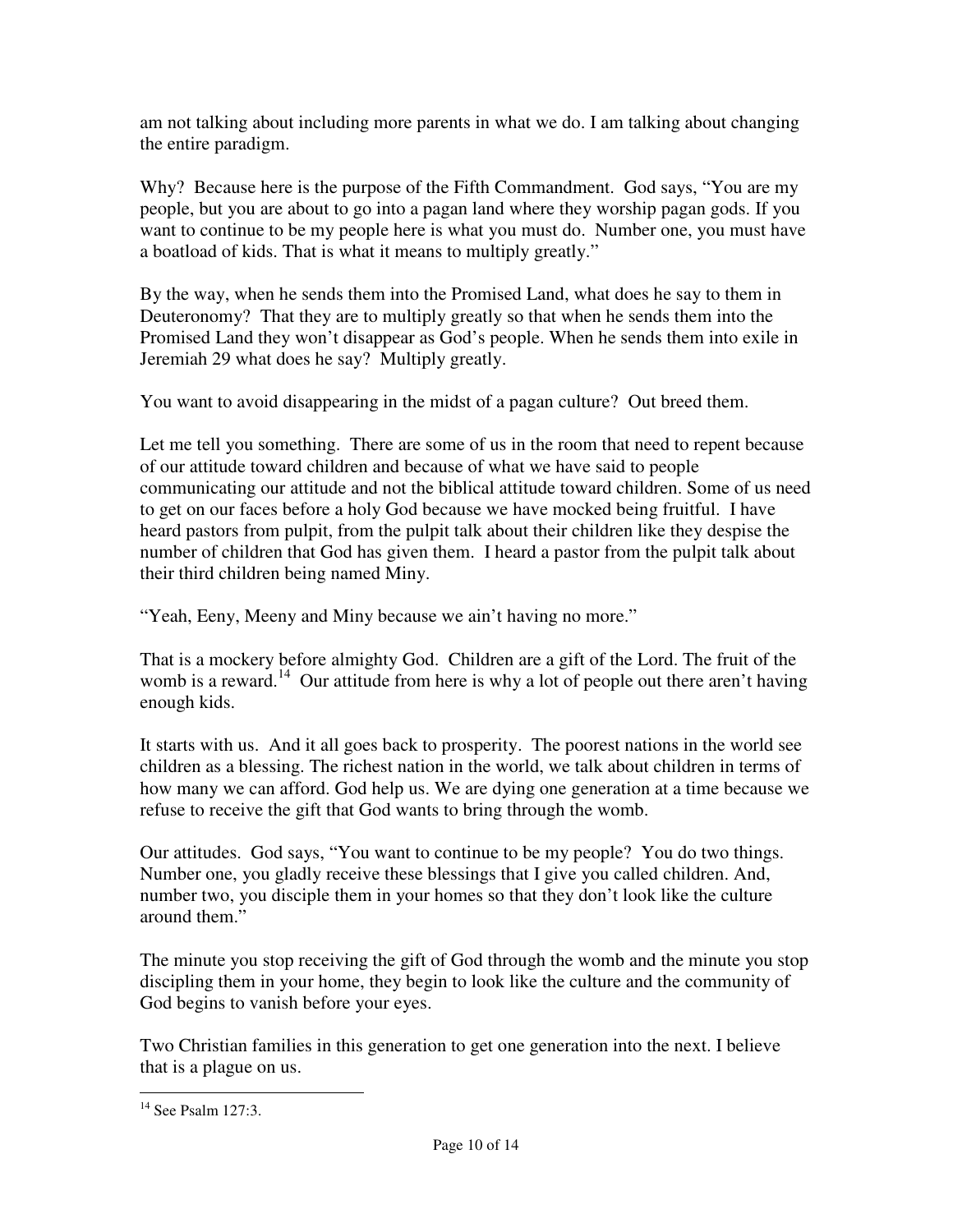It is amazing. We always talk about how we want more souls in the kingdom. If we were honest, here is what we would say. "We want more souls in the kingdom, as long as we don't have to birth them, raise them and feed them."

Finally, in case you don't understand what he said by the context of this passage and in case you don't understand what he said by him pointing to the Fifth Commandment, how about a plain, black and white, straightforward word?

Verse four.

And fathers... And fathers... And fathers... And fathers...

Everybody is trying to figure out how to make men excited about church again. Everybody is figuring out how do we challenge our men, how do we get our men involved? God has got an answer.

"Fathers, do not provoke your children to anger; but bring them up in the discipline and instruction of the Lord."<sup>15</sup>

It doesn't get clearer than that, folks. The context of this passage says the home is central in the evangelism and discipleship of the next generation. The fact that he points to the Fifth Commandment screams that the home is central in the evangelism and discipleship of the next generation. And then, in case we didn't get those two hints, he says it in black and white. "Fathers, disciple your children. Fathers."

If we believe this then why is it that we have done everything in our power not to allow that to happen? We don't expect that from our men.

I hear you. We go back to this whole thing. I understand that. But they are just not equipped. They just don't know.

Here is what is interesting. If the people in your church are not tithing, you don't start a ministry to tithe for them, do you? No. You simply teach them and expect them to do what the Bible says is their job. If it works for tithing, why don't we think it will work for the discipleship of the next generation.

So what do we do with this? I am not telling you all to go fire your youth pastors tomorrow. That is not what I am saying here. But we have to completely revamp our philosophies.

In the last couple of minutes that I have left let me give you a few things that we must do because currently all of our evangelistic efforts amount to no more than filling up a bucket with a hole in the bottom. We are not growing. I want you to hear that today.

l <sup>15</sup> Ephesians 6:4.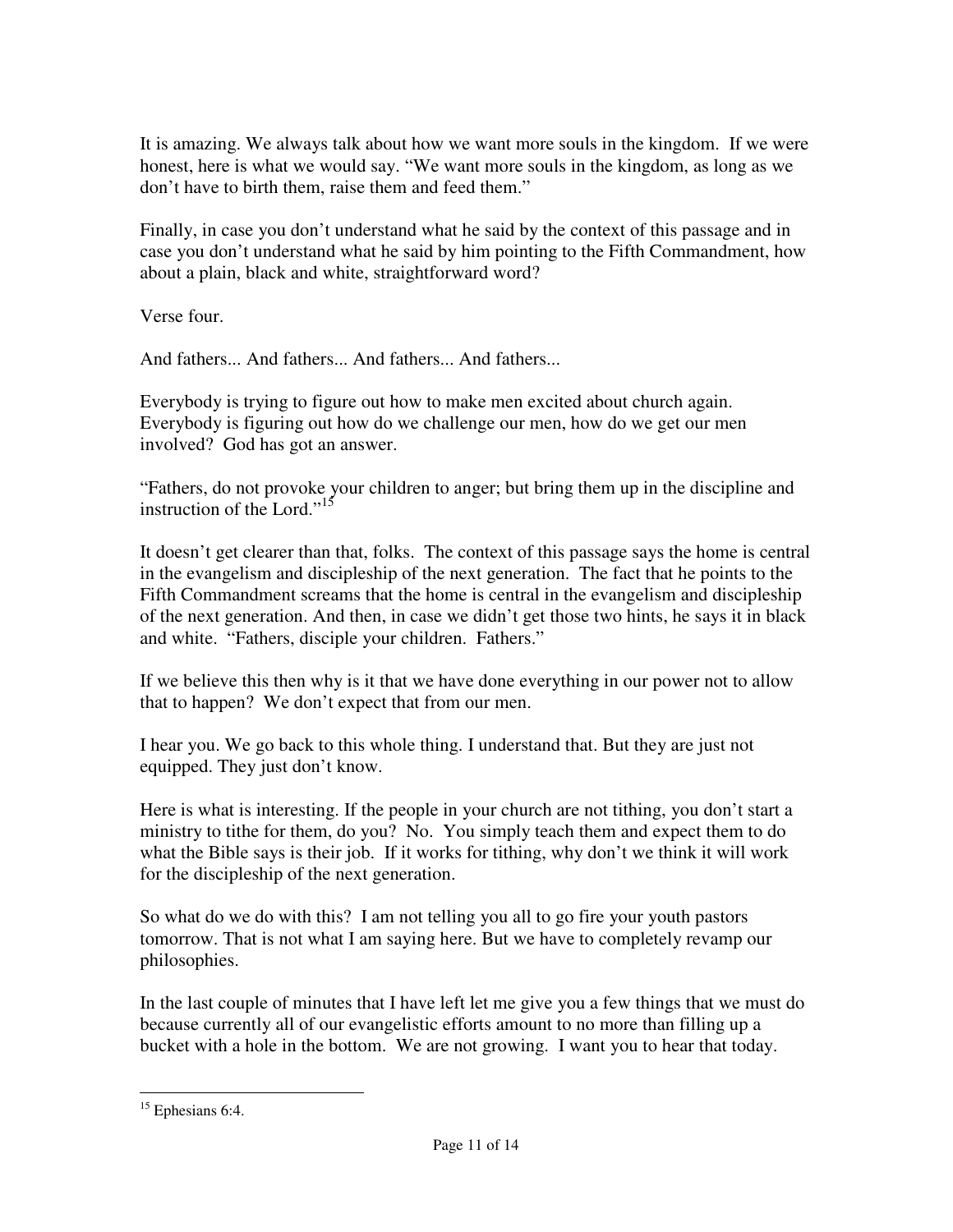And, by the way, and this is all you out there you are going, "Eh, those 16 million, we are not going to.... of course not. We won't go down to four million in just one generation."

No. Listen to me. Our churches will continue to be filled, but here is what we do know. Number one, we know because of Tom Raider's research that was published in the Spring edition of the *Southern Baptist Theological Journal* according to their research, if their estimations are correct, somewhere around half of all Southern Baptist members are unregenerate.

By the way, according to the Nehemiah Institute, the Barna Research Group and the National Study of Youth and Religion, less than 10% of professing Christian teenagers operate from a biblical worldview. Less than 5% are theologically born again. By that, I mean they say they are born again and they trust Christ as Savior and Lord of their life. But they are wrong on the deity of Christ. They are wrong on substitutionary atonement. They are wrong on just about every important theological issue related to salvation. Only 5% of them theologically have the information that they need to be saved.

So our churches will continue to look big, but the overwhelming majority of the people inside will not be Christ's followers.

So what do we do? Number one, I beseech you, if you don't have a biblical view of children, get on your face before almighty God and repent. And if you have been mocking children from your pulpit and if you like one pastor, one pastor that I talked to recently said, "Brother, when you said that here is what I thought. The first thought that came to my mind was last week I talked to my people and I told them that we thought my wife was pregnant. And when I said that I told them that after we found out that she wasn't I said, whew, we had a close call." He said, "I need to go get on my face right now because I communicated to my people that children are a curse and a scourge and not a blessing."

Do not make a mockery of children. You encourage people to welcome children into their homes. You throw a banquet when that woman walks into your church with six or seven kids behind her. You honor her and let everybody see you do it because if it weren't for women like her we would have no future.

Secondly, you have a youth ministry in your church and you have a mission statement. You line it up against what we have looked at tonight in Scripture and if it is wrong on its biblical and theological merit, you crumble it up, put it in the trash and start over because it will not change until we change our entire mentality about what it means to disciple the next generation.

As long as you think it is your idea or it is your responsibility, as long as you think that our job in discipling the next generation means hiring some guy who is 25 years old and got spiked hair and has never raised a teenager himself, Lord, help us. Our entire mentality has to change.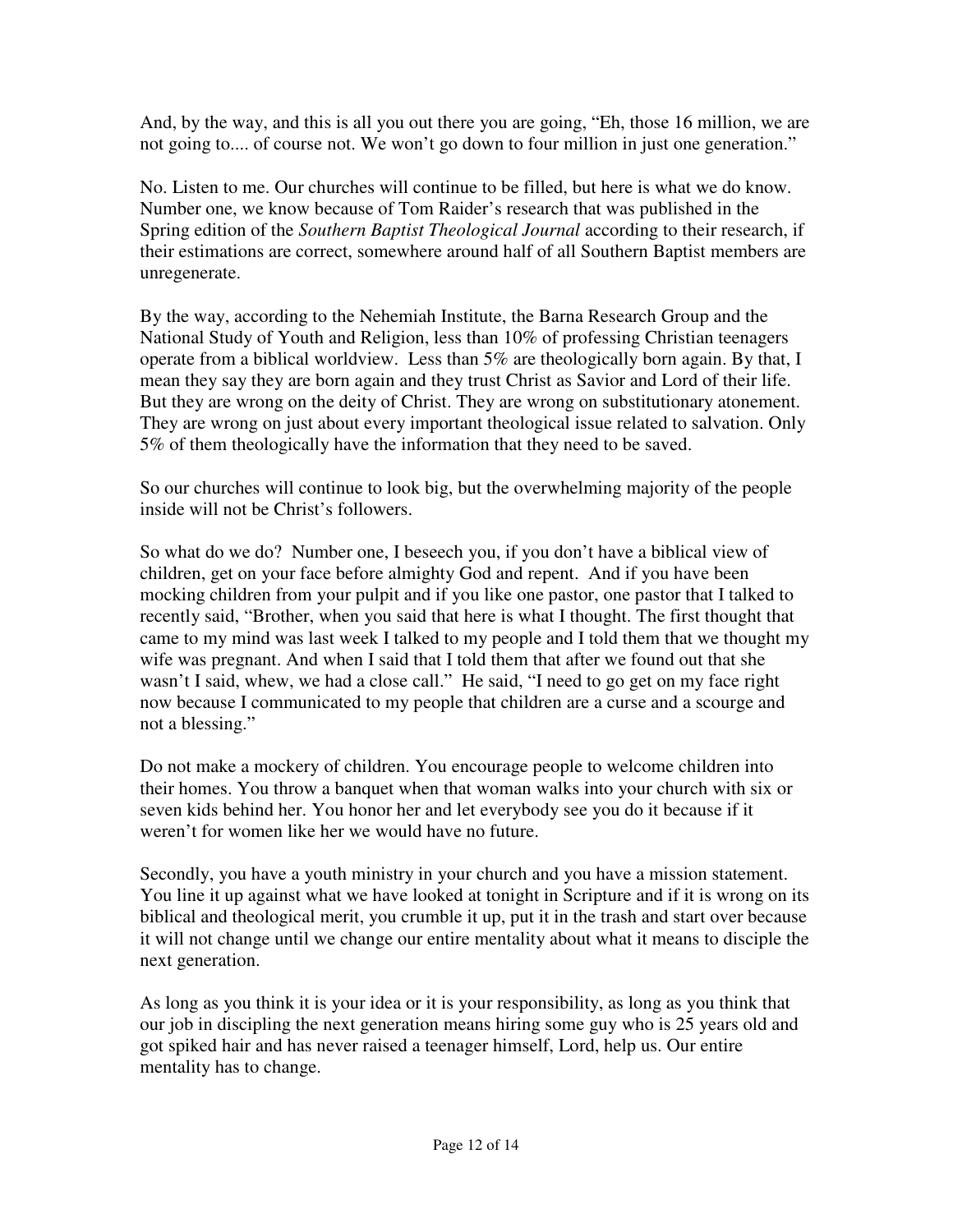Thirdly, and this is the toughest one to talk about, we have to adopt a biblical view of church leadership. I want to tell you something. There is two skills required of a pastor and only two skills. There are a lot of character qualities that are required, but only two skills. Number one, he must be able to teach. Number two, he must manage his household well. Our churches are filled with biblically disqualified pastors.

Titus chapter one makes it clear. If you do not have faithful children and if your children are accused of rebellion or dissipation you are disqualified biblically. And you hear that. And I know we hear that and we go, "Oh, brother, that is harsh. Nobody is perfect."

Listen to me. The same passage says... and here is what boggles my mind. Same passage, same paragraph, "must not be addicted to wine."<sup>16</sup> That says, "He must not be a drunkard. He must not drink in excess."

We say, "He can't drink at all."

Listen to me. I am not a drinker. I am not promoting drinking. I have never had a drink. But this is what I want you to hear tonight. Not drinking is easy for me and it is easy for most of you because most of you never drank and you stick your chest out and pop your collar because you don't drink. It means nothing to you unless you have been an alcoholic. It is not hard for you to do.

Discipling your family is a different story and it amazes me that in the same paragraph we take one of those requirements and raise it and the other one and lower it.

You want to know why our families are in turmoil? Because most of you when you got hired at the church that you are at right now, they never even met your family. They heard you preach and voted on you when the Bible says if you are not discipling your children in an exemplary fashion you are not worthy of being called a pastor. From the top down we are wrong on the family. And we are losing the culture war one family at a time. And we have gotten so pathetic that now there is a euphemism in our culture called the PK. Why do we use that term as a euphemism? Because pastor's kids who live like they were raised by the devil has almost become the norm. If the church's incorporation has completely acceptable because all you have to do is stand at the top of a machine and make sure that people go in one side of it and out the other and that there is more of them going through the machine next year than this year, but if the church is a family of families and if God is serious about families being expected and equipped to disciple their children, then the people who stand at the helm had better be exemplary husbands and exemplary fathers.

And until we believe that we will continue to lose the culture war, one family at a time.

Listen to this from Richard Baxter in *The Reformed Pastor*. "If you are ungodly and teach not your families the fear of God, nor contradict the sins of the company you are in, nor turn the stream of their vain talking, nor deal with them plainly about their salvation,

l  $16$  See Titus 1:7.